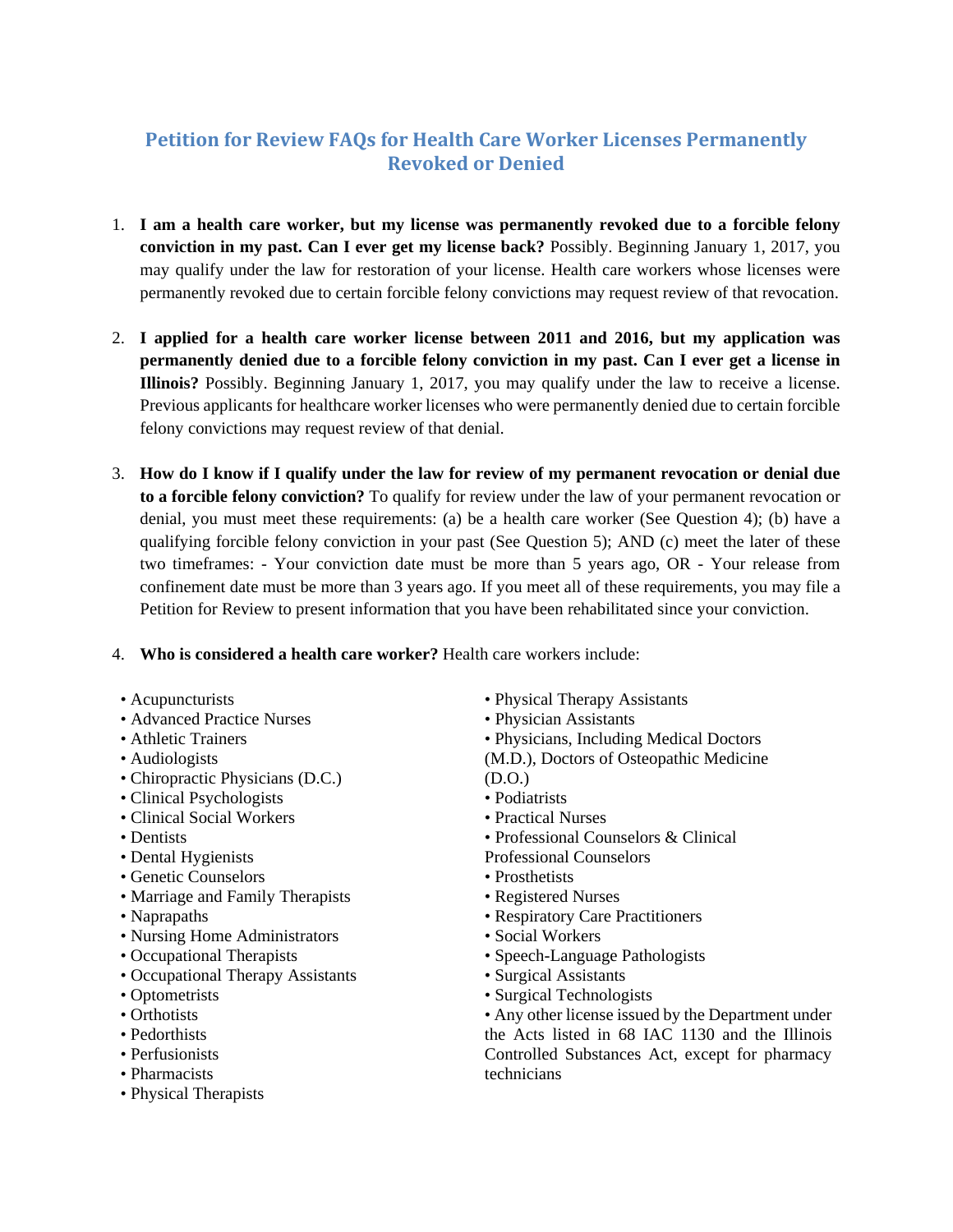- 5. **Which forcible felonies qualify for review?** The review process applies to the following forcible felonies:
- First Degree Murder
- Second Degree Murder
- Intentional Homicide of an Unborn Child
- Voluntary Manslaughter of an Unborn

Child

- Drug-induced Homicide
- Kidnapping & Aggravated Kidnapping
- Unlawful Restraint & Aggravated

Unlawful Restraint

- Forcible Detention
- Involuntary Servitude
- Trafficking in Persons
- Aggravated Battery
- Compelling Organization Membership of Persons
- Compelling Confession or Information by Force or Threat
- Robbery, Armed Robbery, & Aggravated Robbery
- Vehicular Hijacking & Aggravated
- Vehicular Hijacking
- Home Invasion
- Terrorism
- Causing a Catastrophe
- Possession of a Deadly Substance
- Making a Terrorist Threat & Falsely

Making a Terrorist Threat

- Material Support for Terrorism
- Hindering Prosecution of Terrorism
- Boarding or Attempting to Board an Aircraft with Weapon
- Armed Violence
- Attempt of any of the above offenses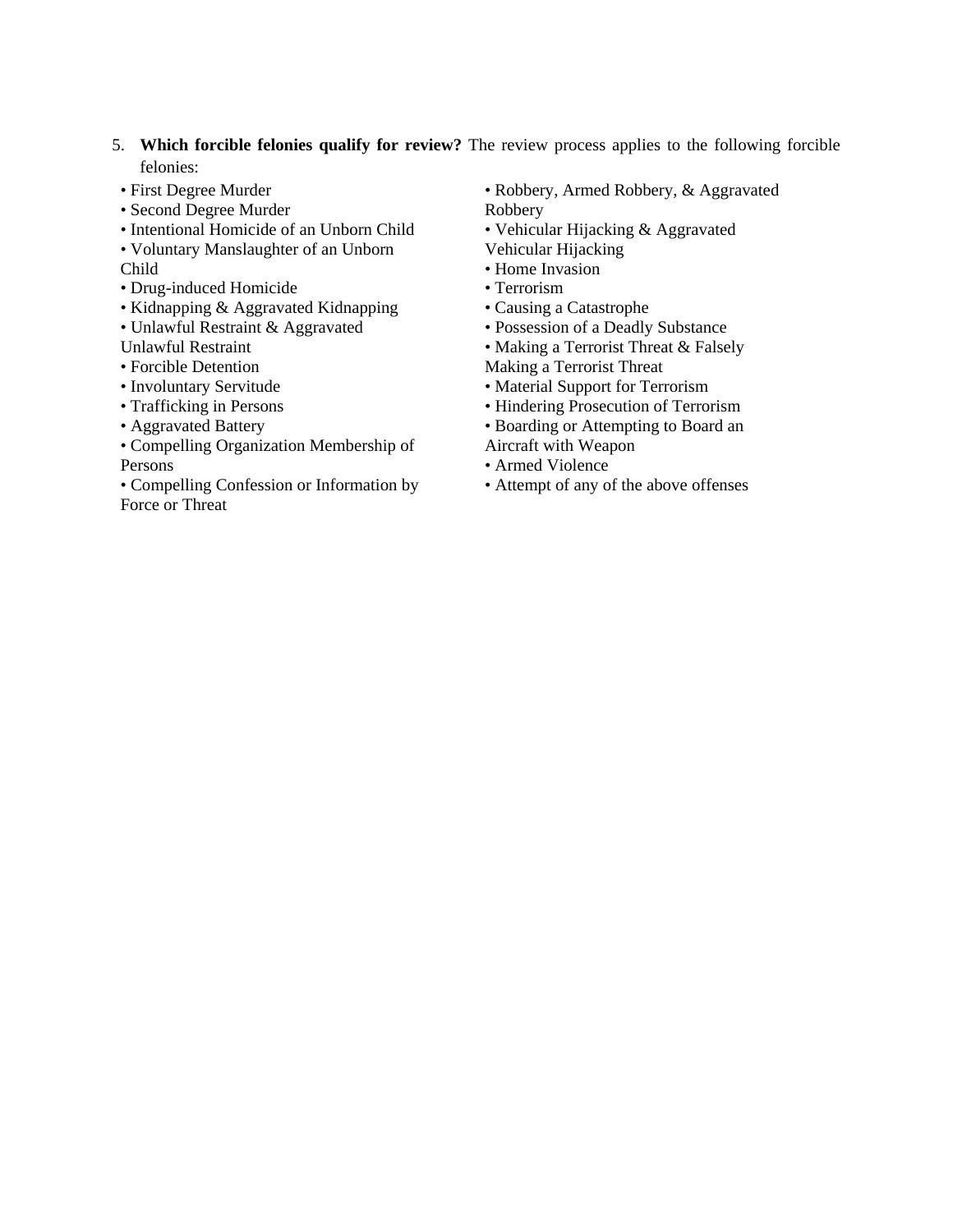- 6. **Which forcible felonies do NOT qualify for review?** The review process does NOT apply to certain forcible felonies. If you have been convicted of one of the below forcible felonies, you may not hold a health care worker license in Illinois.
	- Forcible felonies requiring registration under the Sex Offender Registration Act
	- Involuntary sexual servitude of a minor that is a forcible felony
	- Criminal battery against any patient in the course of patient care or treatment
- 7. **Where can I find the date of my conviction?** You must contact the courthouse in the place where the conviction occurred and request a certified copy.
- 8. **Where can I find the date I was released from confinement?** Please provide your certified conviction and/or discharge papers indicating your last day of confinement. If you need a copy of your discharge papers, please call the Illinois Department of Corrections Records Department at 217-558-220 Ext. 5550 to request that a copy be sent to the Illinois Department of Financial and Professional Regulation at 100 West Randolph Street 9th Floor Chicago, Illinois 60601. Additional information about your conviction may be available via the Illinois State Police's Criminal History Information Response Process (CHIRP). If your conviction occurred outside of Illinois or in a Federal court, you must contact the authorities in that state or government agency to request this information.
- 9. **I meet all of the requirements under the law for review of my permanent revocation or denial. What do I do next?** You may file a Petition for Review.
- 10. **What is a Petition for Review?** A Petition for Review is a document that you must file with the Department's Clerk of the Court in order for the Department to review whether your forcible felony conviction prevents you from holding a health care worker license. Instructions for where and how to file a Petition for Review can be found [here.](http://www.idfpr.com/Renewals/apply/Forms/F2306.pdf)
- 11. **Where can I find this Petition for Review?** Instructions for where and how to file a Petition for Review can be found at http://www.idfpr.com/Renewals/apply/Forms/F2306.pdf.
- 12. **How much does it cost to file a Petition for Review?** There is no cost to file a Petition for Review, but you must still pay applicable costs and fees connected to your application for a health care worker license.
- 13. **How will the Department assess my Petition for Review?** If you qualify for review, you will have the opportunity to present information to the Department in support of licensure. You must prove that you have been rehabilitated since your conviction. You are encouraged to provide information that will help support your Petition for Review.
- 14. **I have provided information supporting rehabilitation from my forcible felony conviction. How will the Department determine whether I have been rehabilitated?** The Department may consider, but is not limited to, the following factors:
	- the seriousness of your offenses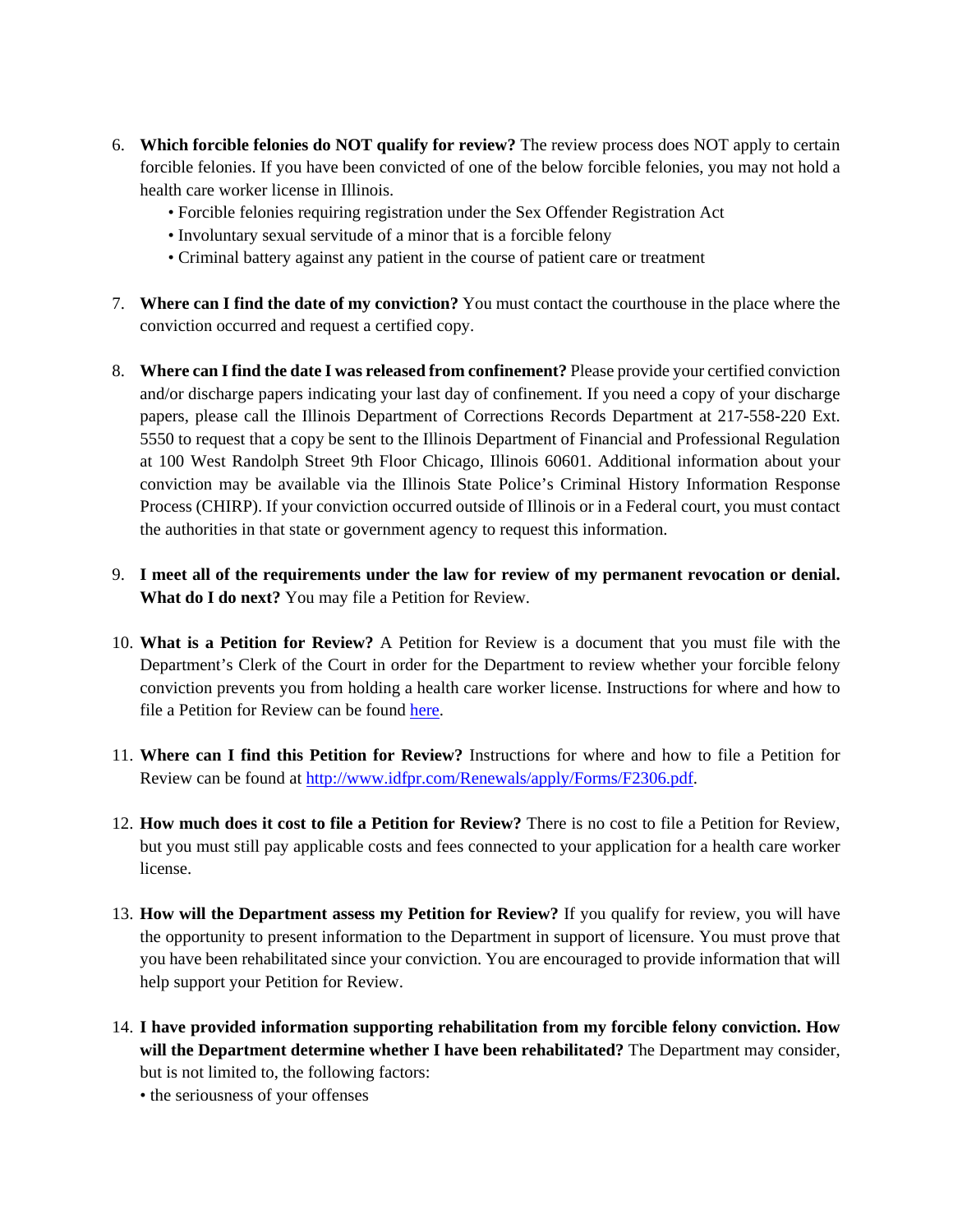- the presence of multiple offenses
- your prior disciplinary history, including, but not limited to, actions taken by other agencies in this State or by other states or jurisdictions, hospitals, health care facilities, residency programs, employers, insurance providers, or any of the armed forces of the United States or any state
- the impact of your offense on any injured party
- the vulnerability of any injured party, including, but not limited to, consideration of the injured party's age, disability, or mental illness
- your motive for the offense
- your contrition or lack of contrition for the offense
- your lack of cooperation with the Department or other investigative authorities
- your lack of prior disciplinary action, including, but not limited to, action by the Department or by other agencies in this State or by other states or jurisdictions, hospitals, health care facilities, residency programs, employers, insurance providers, or any of the armed forces of the United States or any state
- your cooperation with the Department or other investigative authorities
- restitution to injured parties
- whether your misconduct was self-reported
- any voluntary remedial actions taken by you or other evidence of rehabilitation
- the date of your conviction(s)
- if you previously had a health care worker license in Illinois, whether that license was in good standing at the time it was permanently revoked
- 15. **I filed a Petition for Review, will I receive my license?** Possibly, if you qualify for review under the law, prove you are rehabilitated from your conviction, and meet all restoration or licensure requirements, including payment of fees, if applicable.
- 16. **My license was permanently revoked and my Petition for Review was granted, what are the costs to get my license back?** You can contact the Licensure Maintenance Unit at 1-800-560-6420 or FPR.LMU@illinois.gov with the email subject "Permanent Revocation/Denial Review" for more information about your required application after your Petition for Review has been granted. You may be required to submit a restoration application customized directly to you, along with any applicable fees, to ensure you are safe to practice. You are responsible for ensuring your renewal or restoration application is complete which may require additional costs such as fingerprinting or competency to practice assessments where required by that profession's practice act and rules. The cost depends on your specific profession and how many years you have been out of practice, if applicable.
- 17. **My license was permanently denied and my Petition for Review was granted, what are the costs to get my license?** 
	- **If you were permanently denied licensure and your application has not yet expired**, you are not required to repay your application fee, but are responsible for ensuring your application is complete which may require additional costs associated with fingerprinting (where required by law) or submission of necessary documentation for licensure such as school transcripts and examination results. You must also meet all requirements for licensure.